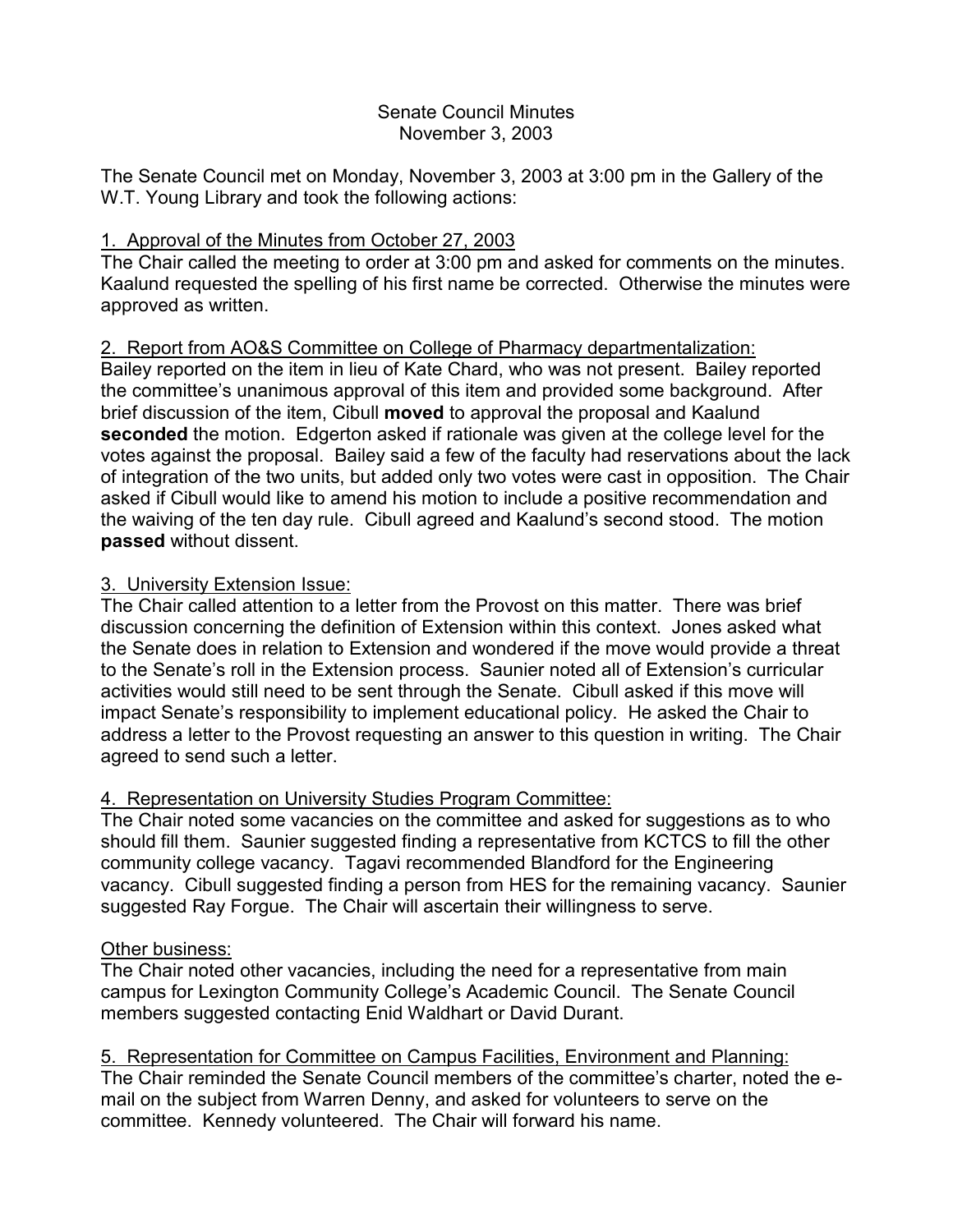## 6. Chair of the Academic Council of the Medical Center:

The Chair noted the lack of definition in the Senate Rules as to who should head this body now that Phyllis Nash was no longer in the Medical Center. He reported David Watt is now acting as Chair, though he was not appointed by the Senate Council. Tagavi noted the SR's still refer to the old Chancellor system. There was general discussion that the Rules Committee should examine the Senate Rules for references to the out-of-date administrative structure.

Cibull noted Watt's appropriateness for Chairpersonship. Bailey expressed his concern that the Associate Provost for the University was expressly involved with the Medical Center in his capacity as Chair, but was not involved similarly in the rest of the University. Tagavi noted Watt's title does not include anything about the Medical Center. Cibull voiced no objection to Watt being Chair but asked if the Senate Council should have been consulted. Tagavi replied the ACMC is a Council of the Senate.

Debski, a member of the ACMC, said Watt's Chairpersonship was very sudden and occurred with no explanation. She said though she had no objection to Watt as the Chair, she would have appreciated knowing how the decision was made.

Jones suggested endorsing Watt as Chair *pro tem* until the Senate Rules and the Rules Committee decide what should happen to this position. Saunier asked if anybody in the Provost's office already has the responsibility for the Medical Center in their job title or description. Cibull said there was not. Cibull voiced his support for the Chair *pro tem* idea. Jones said he had the same concerns as Bailey. Tagavi suggested requesting an Associate Provost for Medical Center Affairs. Dembo pointed out the current lack of parallel at the Council Chair level in the Medical Center and reminded the Senate Council members of who chairs the other Councils of the Senate.

Tagavi said he was not entirely comfortable with Jones' Chair *pro tem* suggestion since the primary issue was the lack of consultation. Cibull **moved** to appoint Dr. Watt as Chair *pro tem* until such time as the Senate Rules can be amended to address who should be in charge of that body within the confines of the University structure. Bailey **seconded** the motion. After brief discussion the motion **passed** without dissent.

The Chair asked if the matter should be referred to the Academic Council of the Medical Center or to the Rules and Elections Committee. Cibull voiced his preference for the Rules and Elections Committee. Tagavi said it should be a Senate Council issue since the item pertained more to policy than to the rules. The Chair expressed his hope the ACMC would have a voice. Tagavi suggested forwarding the issue to the Academic Organization and Structure Committee, and added that committee could hear the ACMC's voice. The Chair asked if the Senate Council was charging the Academic Organization and Structure Committee to determine who should be in charge of the ACMC within the confines of the existent University structure. The Senate Council members agreed.

Bailey said Chard had not planned to examine the committee's last charge, determining the difference between academic and research centers and institutes, until sometime in February. Jones noted the urgency of the issue in light of the Board of Trustee's recent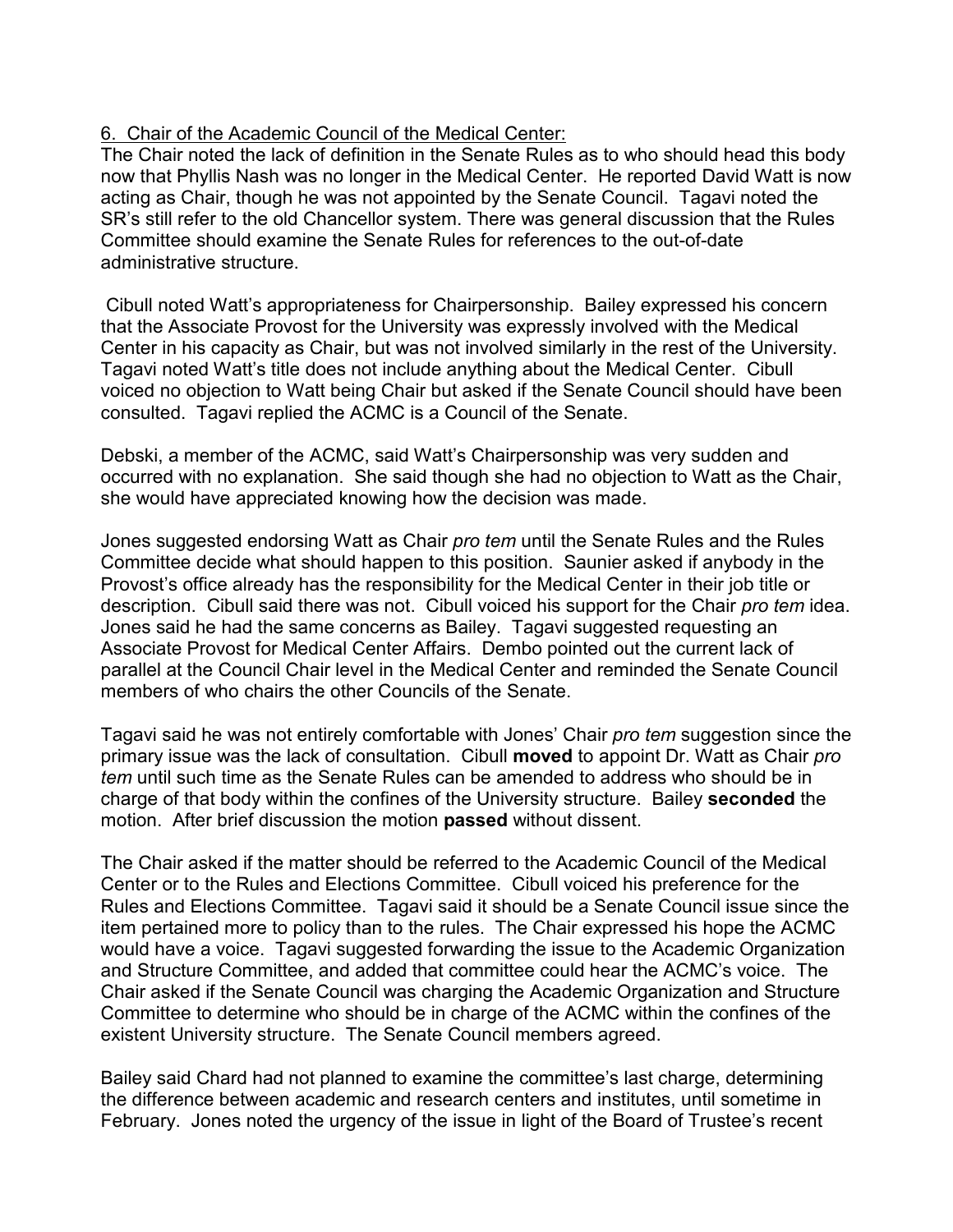action which moved the Center for Drug and Alcohol Research into the College of Medicine.

Cibull asked if any of the steps in reorganizing an academic unit had been followed when this move was made. Jones replied the existing procedures had not been followed. Cibull expressed his displeasure that the proposal bypassed the faculty involved in the Center, the faculty of the Medical Center and the University Senate. Cibull requested an explanation from the Provost and asked the Chair to send a letter to the Provost. Cibull asked the Chair to request a written response from the Provost.

#### Other Business:

Kennedy suggested composing a list of discussion item for the upcoming breakfast with the Provost. He suggested including the reorganization of the Center for Drug and Alcohol Research, the role of David Watt in the ACMC, and other items that might come up. Cibull reiterated his request for a written response. Jones suggested the plans for the organization of the graduate centers as a potential discussion item. The Chair will post a list of items to the Senate Council listserv that can be added to as the week goes on.

The Chair informed the Senate Council members of his recent attendance at the first IRIS meeting. He said all consulting would be done in house. The Chair expressed concern for the funding of this project and wondered from what other projects the money might be taken. He said the committee pledged to tell the University community from where the monies will come. Cibull noted the cost savings that will result from keeping the project inhouse and said other savings will ensue when the existent systems are taken down. He went on to express his support of Phyllis Nash in her new roll as Project Director.

The Chair announced the upcoming all-faculty forums. The presenters will include the Chair, Kennedy, Jones and Alice Christ. The Chair plans to send a hard copy announcement to the entire faculty. He said a number of questions are coming in regarding the retiree health benefits issue, which will be a topic of discussion at the forums. He noted Sean Peffer's question in particular. Kennedy added his regard for Goldman's comments on the topic.

The Chair reminded the Senate Council members this topic was on the agenda for Monday's University Senate meeting. Forums presented by the Retiree Health Benefits Task Force will be held in December. The Employee Benefits Committee will then make its recommendations to the President. The Chair asked for advice about how the issue should be approached. . He added that most of the comments thus far from faculty about this issue have been quite negative.

Kaalund expressed his opinion that to more would need to be done if the intent of the Senate Council members was to kill the recommendation. Cibull articulated his concern that other costs could be passed on to employees if retiree health benefits were not cut. Kennedy reviewed some the numbers in question, including the difference in cost to retirees who might use the cap system as opposed to those who might use the notional account.